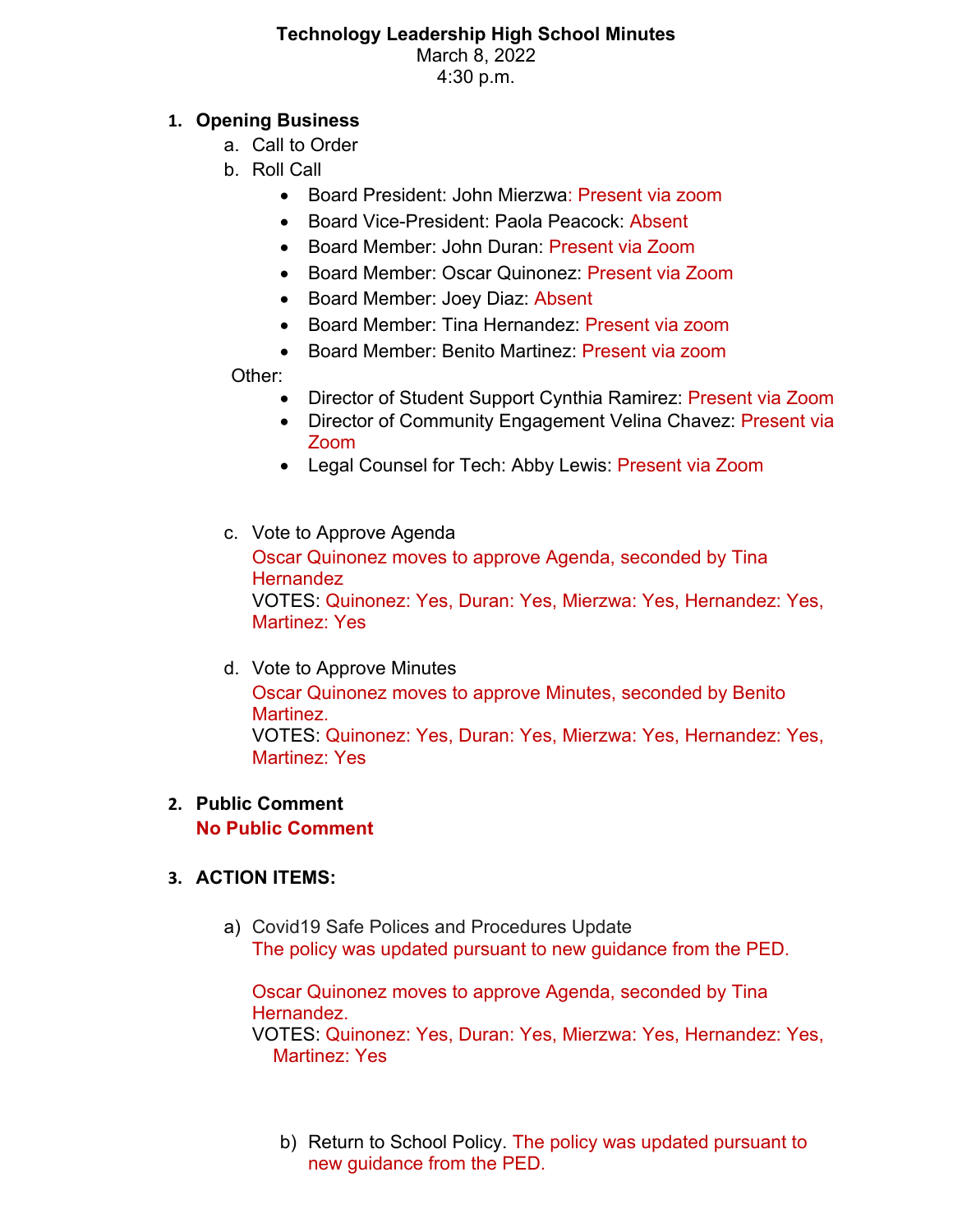John Duran moves to approve Agenda, seconded by Tina Hernandez. VOTES: Quinonez: Yes, Duran: Yes, Mierzwa: Yes, Hernandez: Yes, Martinez: Yes

c) Officer Elections

John Mierzwa announced that he and Paola Peacock were both needing to resign from the Board due to work.

John Duran made a motion to elect Oscar Quinonez as the Chair of the Board, seconded by Tina Hernandez. Quinonez: Yes, Duran: Yes, Mierzwa: Yes, Hernandez: Yes, Martinez: Yes

John Mierzwa made a motion to elect John Duran as Vice Chair of the Board, seconded by Tina Hernandez. Quinonez: Yes, Duran: Yes, Mierzwa: Yes, Hernandez: Yes, Martinez: Yes

Benito Martinez was appointed to fill John Mierzwa's seat on the Audit Committee and Joey Diaz was appoint to fill his seat on the Budget Committee.

#### d) BARS

Finance Director presented and requested for the Board to approve BARs **Numbered** 

| $\bullet$              | 001-753-2122-0010-IB: | 24309 SEL              | <b>Initial Budget</b> |
|------------------------|-----------------------|------------------------|-----------------------|
| $\bullet$              | 001-753-2122-0011-I:  | 11000 SEG              | Increase for          |
| Final FY22 SEG         |                       |                        |                       |
| $\bullet$              | 001-753-2122-0012-I:  | 31703 SB-9 State Match | Increase for          |
| <b>FY22 Allocation</b> |                       |                        |                       |
| $\bullet$              | 001-753-2122-0013-M   | 27502 CTE              | <b>Maintenance</b>    |
| $\bullet$              | 001-753-2122-0014-M   | 27502 CTE              | Maintenance           |
| $\bullet$              | 001-753-2122-0015-I   | 31400 Capital          | Increase              |
| $\bullet$              | 001-753-2122-0018-I   | 11000 SEG              | Increase for          |
| <b>1% ERB</b>          |                       |                        |                       |
|                        |                       |                        |                       |

John Mierzwa moves to approve Bars as presented, seconded by Tina **Hernandez** 

VOTES: Quinonez: Yes, Duran: Yes, Mierzwa: Yes, Hernandez: Yes, Martinez: Yes

e) Cash Disbursements (Ratify) Cash Disbursements were reviewed.

Oscar Quinonez moves to ratify cash disbursements, seconded by Benito Martinez VOTES: Quinonez: Yes, Duran: Yes, Mierzwa: Yes, Hernandez: Yes, Martinez: Yes

#### **4. INFORMATION:**